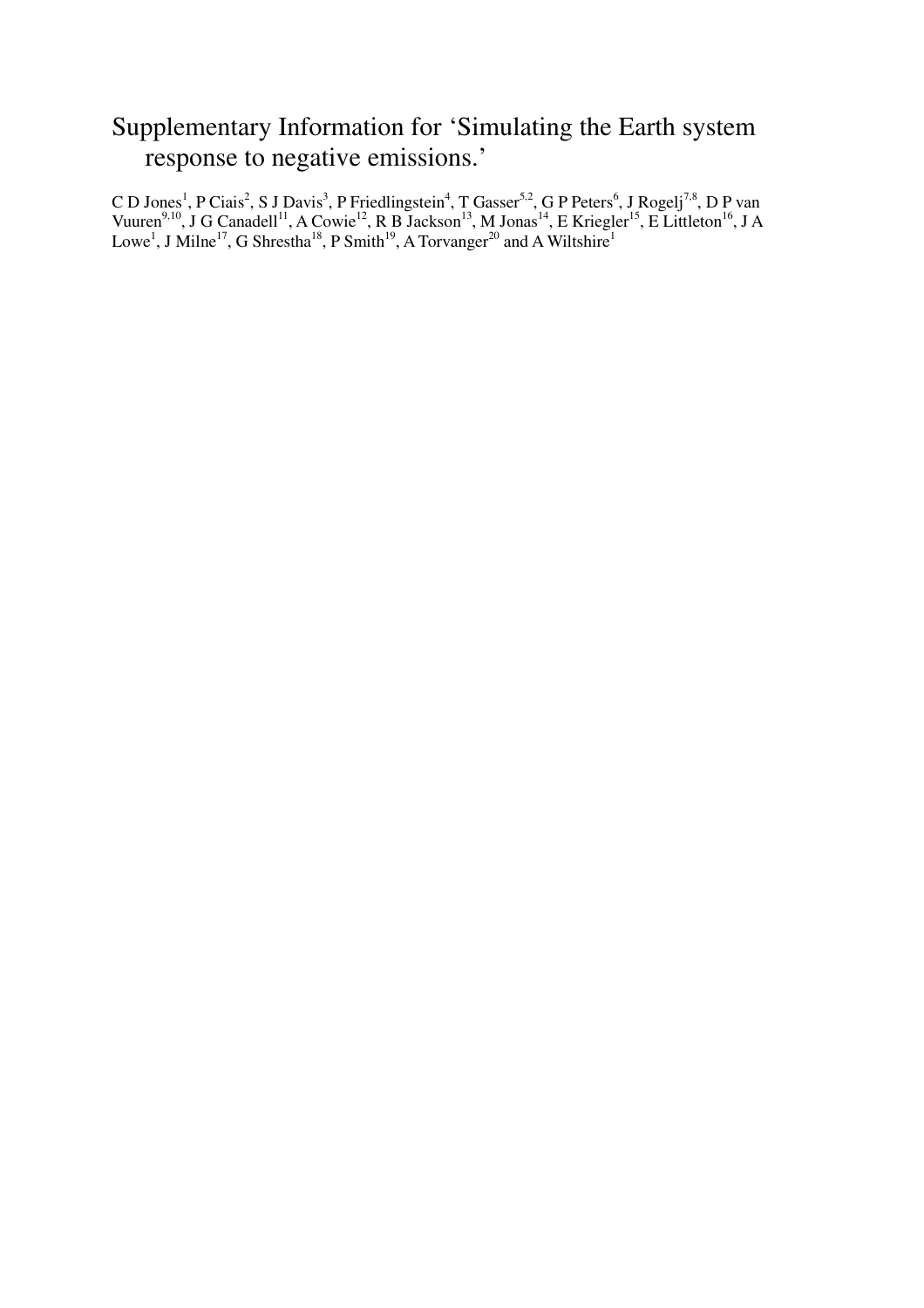## *Methods: use of CMIP5 ESMs and processing of concentration-driven scenario simulations.*

Section 2 of the main text analyses results from CMIP5 Earth system model simulations. Although we can only draw on 4 models here they span a reasonable spread in the bigger multi-model ensemble which is available up to 2100. The models span global temperature rise at 2100 from 1.8 to 2.4 K above pre-industrial and 2080-2100 global emissions from -1.1 to +1.4 GtC  $yr^{-1}$ .

Table S1 shows the observed and RC2.6 scenario values for anthropogenic emissions broken down into gross positive (fossil fuel and land-use change emissions) and gross negative (NETs) terms, and changes in atmospheric CO<sub>2</sub> expressed in units of ppm as commonly reported and also converted into GtC for direct comparison with other rows in the table. Also shown are the model results from the four CMIP5 ESMs and from the MAGICC model, which is the simple climate model used to convert IAM emissions into atmospheric CO<sub>2</sub> concentrations (Meinshausen et al., 2011).

CMIP5 experimental design includes coupled climate-carbon cycle simulations which are both concentration-driven and emissions-driven (see e.g. Box 6.4 of Ciais et al., 2013). However, only concentration-driven simulations were extended past 2100 with multiple ESMs, and so our analysis draws on those results. In these numerical experiments the  $CO<sub>2</sub>$  concentration pathway is prescribed as a boundary condition for the models which then simulate the land and ocean carbon fluxes. From these we diagnose the compatible anthropogenic emissions as the emission that would have been required to drive the changes in  $CO<sub>2</sub>$  given the simulated land and ocean fluxes. This allows us to compare simulations for the same  $CO<sub>2</sub>$  concentration pathway across multiple models and infer how the Earth system responds over time to changes in the rates of emissions and sinks.

Figure 3(a) in the main text shows the prescribed atmospheric  $CO<sub>2</sub>$  concentration from the RCP2.6 scenario which is used as input to all the ESMs. Panels (b)-(d) then show the land and ocean fluxes which are simulated by the models in response to this prescribed concentration scenario.

Figure 4 in the main text uses the waterfall format of figure 1 to depict the changes in time of the different components of the global carbon budget under the RCP2.6 extension to 2300. To construct this figure, we took data from different sources as follows. In each panel:

- The first bar in each panel shows the atmospheric  $CO_2$  concentration at the start of the 50-year period. In the case of panel (a) this is the observed concentration for the year 2000, and for the other panels it is taken from the RCP2.6 scenario.
- To this we add the anthropogenic emissions from the scenario averaged over the 50-year period. These are shown by the second and third bar in each panel and represent the split between positive emissions due to fossil fuel and land-use change, and negative emissions due to NETs.
- The next two bars show the simulated land and ocean carbon uptake averaged over the 50 year period and averaged across all four ESMs. In the figure we just show the model mean, but the full model range can be seen in figure 3, panels (c) and (d). Table S1 lists the mean and standard deviation across models for each 50-year period.
- The final bar shows the atmospheric  $CO_2$  concentration that would result from this balance of fluxes at the end of the 50-year period. Because we have mixed the emissions from the IMAGE integrated assessment model with the sinks from the CMIP5 ESMs the calculated change in  $CO<sub>2</sub>$  does not match precisely the  $CO<sub>2</sub>$  pathway prescribed from the scenario. For example, panel (a) shows a  $CO<sub>2</sub>$  concentration for 2050 of 450ppm, whereas panel (b) shows the scenario value for 2050 of 443 ppm. This difference is because the  $CO<sub>2</sub>$  in the scenario was derived using the MAGICC model. Figure 3(b) shows that the land and ocean combined sink simulated by MAGICC is close to, but not identical to, the ESM mean.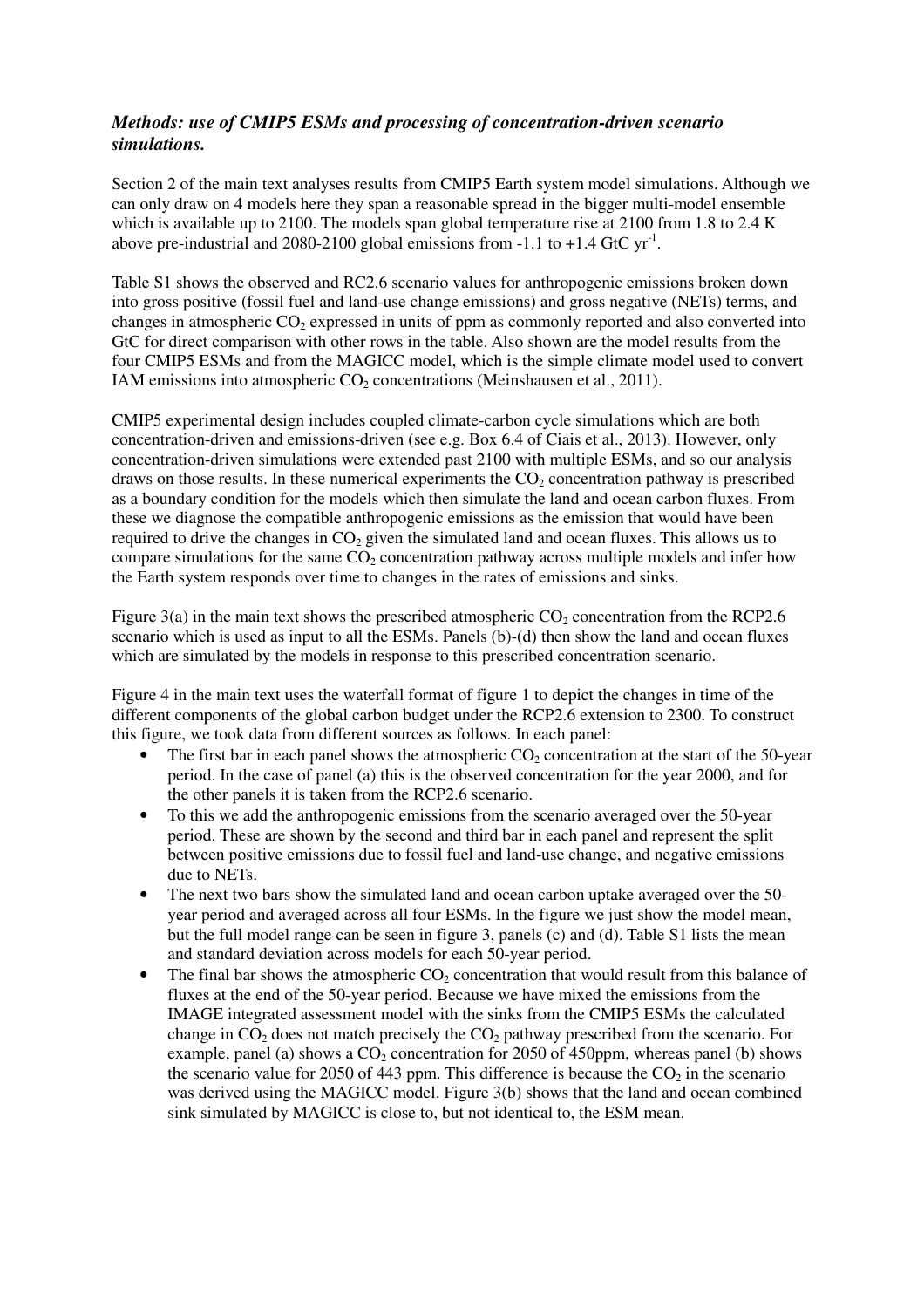Table S1. CO<sub>2</sub> concentration and simulated response of land and ocean sinks for the RCP2.6 and the 4 CMIP5 ESMs. All values are averages over each 50 year period, expressed as mean fluxes or rates of change in GtC per year (except the penultimate row which is ppm per year). First 3 rows, labeled as "Anthropogenic" are from the RCP2.6 scenario. The CMIP5 entries are the mean and standard deviation over the 4 models listed in table 1of the main text. The MAGICC natural flux is inferred as the difference between the RCP2.6 scenario emissions and  $CO<sub>2</sub>$  concentration.

|                        |                                                                              | Historical period |                  |                  | <b>RCP2.6</b>    |                  |                  |                  |                  |                  |
|------------------------|------------------------------------------------------------------------------|-------------------|------------------|------------------|------------------|------------------|------------------|------------------|------------------|------------------|
| Source                 |                                                                              | 1850-1900         | 1900-1950        | 1950-2000        | 2000-2050        | 2050-2100        | 2100-2150        | 2150-2200        | 2200-2250        | 2250-2300        |
| Observed /<br>scenario | Anthropogenic fossil<br>and land-use emission<br>/ $\rm{GtC}$ $\rm{yr}^{-1}$ | 0.88              | 1.88             | 5.67             | 7.98             | 3.53             | 2.69             | 2.69             | 2.69             | 2.69             |
|                        | Anthropogenic NET /<br>$GtCyr^{-1}$                                          | $\overline{0}$    | $\theta$         | $\overline{0}$   | $-0.58$          | $-2.61$          | $-3.11$          | $-3.11$          | $-3.11$          | $-3.11$          |
|                        | Anthropogenic total /<br>$GtCyr^{-1}$                                        | 0.88              | 1.88             | 5.67             | 7.4              | 0.92             | $-0.42$          | $-0.42$          | $-0.42$          | $-0.42$          |
|                        |                                                                              |                   |                  |                  |                  |                  |                  |                  |                  |                  |
| Observed /<br>scenario | Change in<br>atmospheric CO <sub>2</sub> /<br>$ppm \,\text{yr}^{-1}$         | 0.24              | 0.30             | 1.16             | 1.48             | $-0.44$          | $-0.43$          | $-0.31$          | $-0.24$          | $-0.22$          |
|                        | Change in<br>atmospheric CO <sub>2</sub> /<br>$GtCyr^{-1}$                   | 0.51              | 0.64             | 2.46             | 3.14             | $-0.93$          | $-0.91$          | $-0.66$          | $-0.51$          | $-0.47$          |
|                        |                                                                              |                   |                  |                  |                  |                  |                  |                  |                  |                  |
| CMIP5<br><b>ESMs</b>   | Land flux $\sqrt{GtCyr}$ <sup>1</sup>                                        | $0.08 \pm 0.21$   | $0.18 \pm 0.14$  | $-0.38 \pm 0.16$ | $-1.66 \pm 1.22$ | $-0.83 \pm 0.91$ | $-0.43 \pm 1.41$ | $-0.06 \pm 0.80$ | $0.22 \pm 0.56$  | $0.36 \pm 0.39$  |
|                        | ocean flux / $GtCyr^{-1}$                                                    | $-0.31 \pm 0.15$  | $-0.60 \pm 0.21$ | $-1.37 \pm 0.22$ | $-2.32 \pm 0.35$ | $-1.13 \pm 0.34$ | $-0.54 \pm 0.30$ | $-0.32 \pm 0.24$ | $-0.23 \pm 0.22$ | $-0.10 \pm 0.20$ |
|                        | natural (land plus<br>ocean) total flux / GtC<br>$\text{vr}^{-1}$            | $-0.23 \pm 0.20$  | $-0.42 \pm 0.12$ | $-1.75 \pm 0.30$ | $-3.97 \pm 1.52$ | $-1.96 \pm 1.10$ | $-0.98 \pm 1.40$ | $-0.38 \pm 0.76$ | $-0.01 \pm 0.45$ | $0.27 \pm 0.27$  |
| <b>MAGICC</b>          | <b>MAGICC</b> natural<br>(land plus ocean) total<br>flux / $GtCyr^{-1}$      | $-0.32$           | $-1.21$          | $-3.20$          | $-4.60$          | $-1.69$          | $-0.50$          | $-0.24$          | $-0.10$          | $-0.04$          |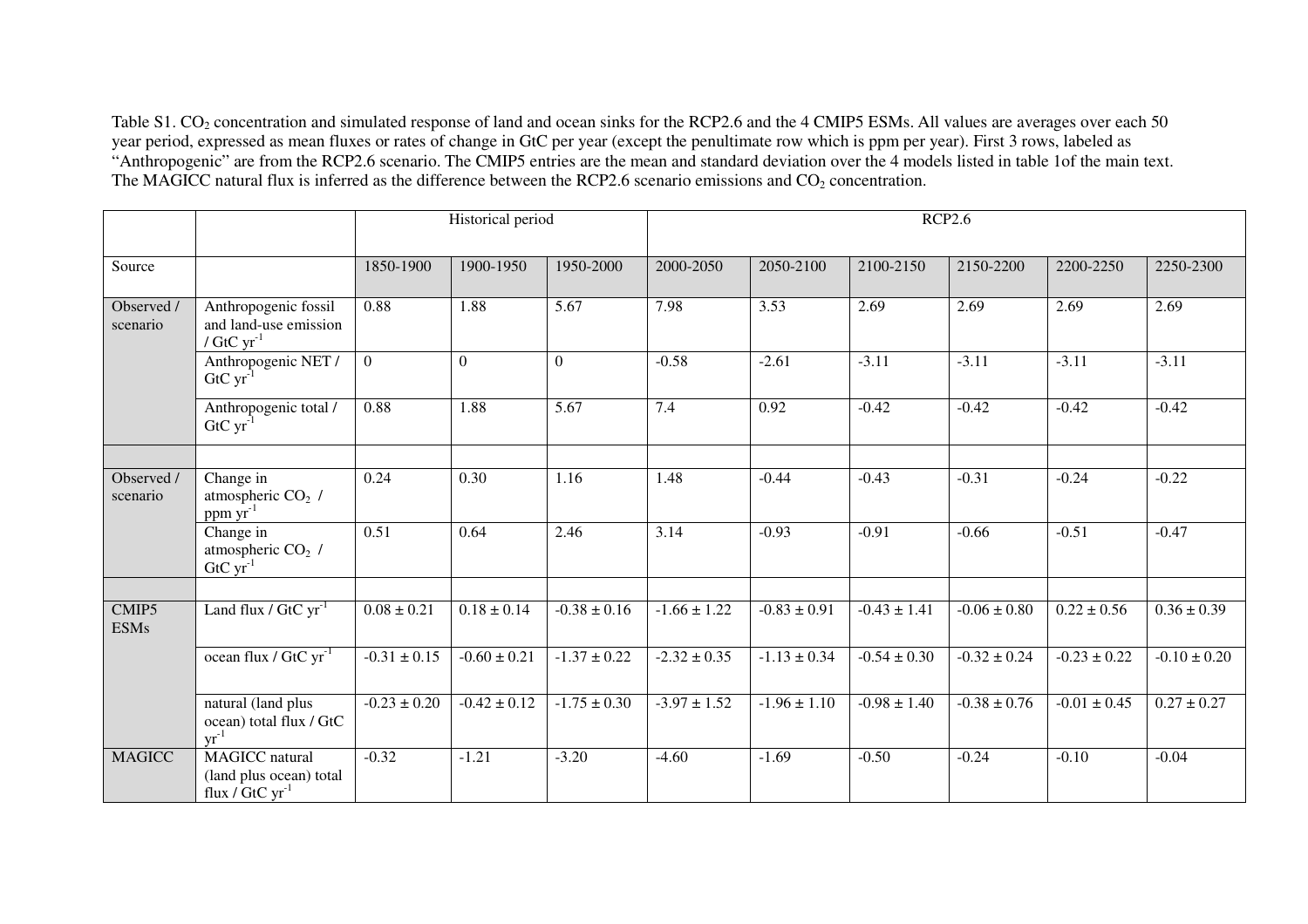#### *Documenting the simple climate-carbon cycle model*

To explore the scenario dependence of the cumulative airborne fraction (CAF) of negative emissions we use a simple climate-carbon cycle model that has been documented and used elsewhere (e.g. Jones et al., 2003; 2006; House et al., 2008; Huntingford et al., 2009).

Jones et al. (2003) and Jones et al. (2006) describe the model in detail. Briefly, it comprises a global box model of climate and the carbon cycle. For the land carbon cycle GPP is simulated as a Michaelis-Menton function of  $CO<sub>2</sub>$  and a quadratic function of temperature. GPP leads to an increase in vegetation carbon which turnover to form soil carbon which itself respires to the atmosphere. The ocean carbon cycle is represented by an impulse response function after Joos et al., (1996).

Simple model parameters used for this study are very close to those used in Jones et al. (2003), and close to the most likely of the frequency distributions shown in figure 4 of Jones et al. (2006). We adopt here:  $q10 = 2$  for both soil and plant respiration, CI\_half=350 which corresponds to CA\_half of 437.50 ppm (based on a ratio of internal to atmospheric  $CO_2$  of CI:CA=0.8). d2GPP/dT2 = -0.006 K<sup>-2</sup> and dGPP/dT=0 which leads to a  $T_{\text{on}}$ =0. In this configuration it closely mimics the HadCM3LC model.

The model was first tested for the four RCP scenarios in concentration driven mode using  $CO<sub>2</sub>$  forcing data used in CMIP5. From these simulations we can infer the compatible emissions that would be required to follow the prescribed  $CO<sub>2</sub>$  pathway. Figure S1 shows the emissions diagnosed from these simulations compared with the emissions from the RCPs. Agreement is very close.



*Figure S1. Compatible CO2 emissions diagnosed from concentration-driven simple model simulations (solid lines) compared with those from the RCPs (dashed lines). RCP2.6 (top left), RCP4.5 (top right), RCP6.0 (lower left), RCP8.5 (lower right).* 

A second test is to perform these simulations in emissions-driven mode, forcing the model with the RCP CO<sub>2</sub> emissions and simulating the atmospheric concentration. Figure S2 shows close agreement, although the simple model projects slightly too high  $CO<sub>2</sub>$  compared with the RCP pathway for all four scenarios.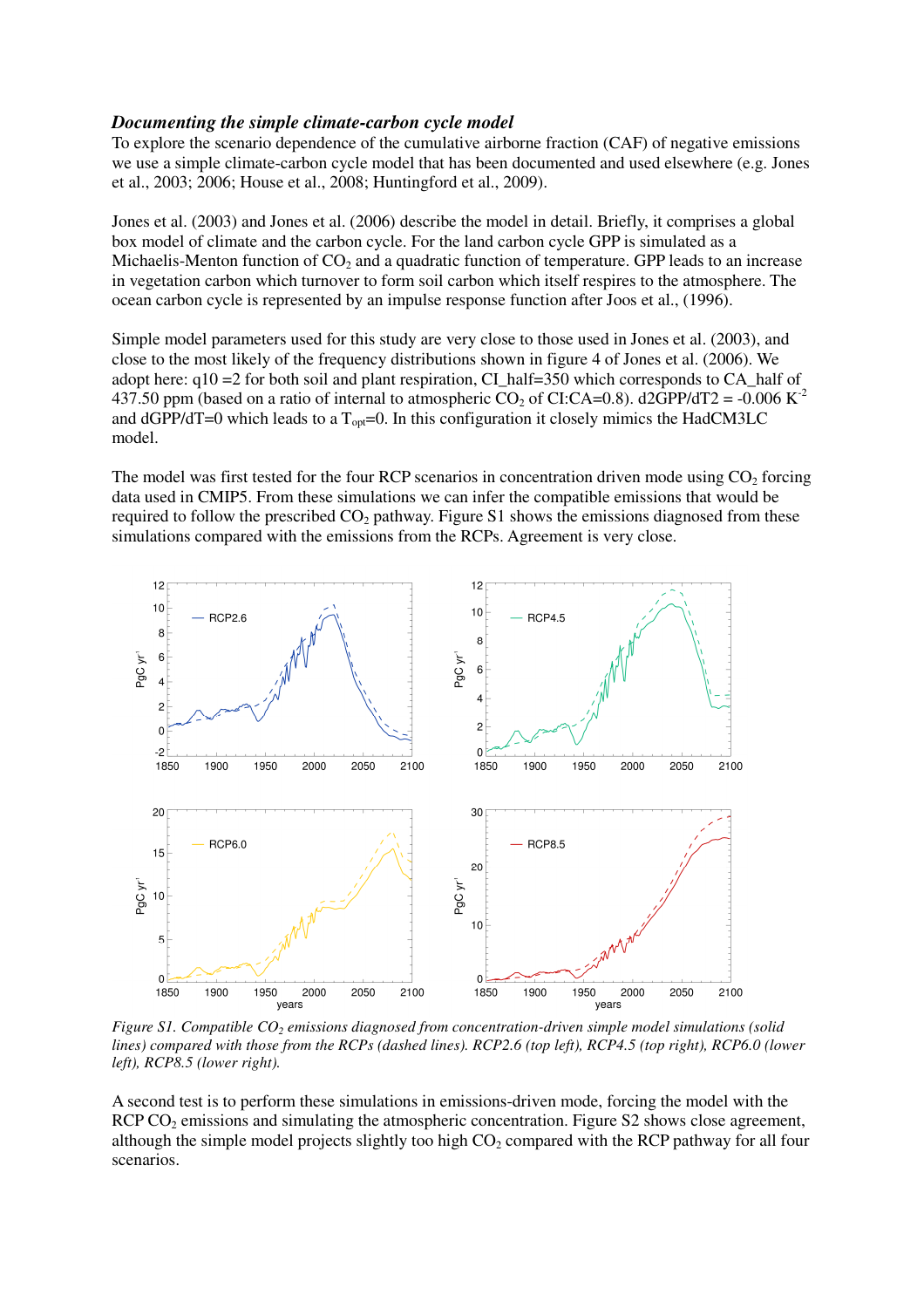

*Figure S2. Atmospheric CO2 concentration simulated in emission-driven simple model simulations (solid lines) compared with those from the RCPs (dashed lines). RCP2.6 (top left), RCP4.5 (top right), RCP6.0 (lower left), RCP8.5 (lower right).*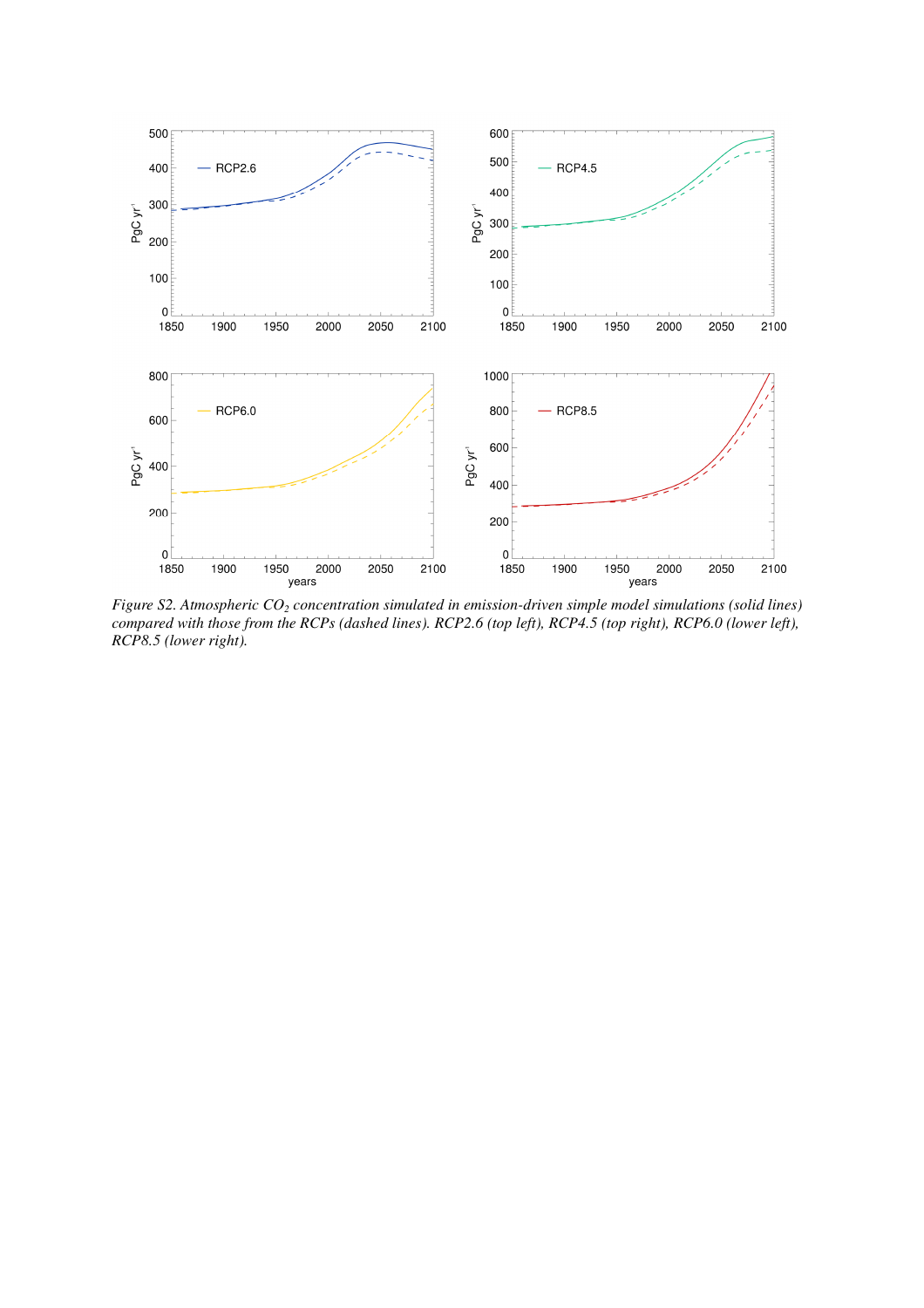### *Deriving cumulative airborne fraction metrics*

Section 3 of the main text describes results from some cumulative airborne fraction metrics used to quantify the impact on the Earth system of the additional NETs applied to the RCP scenarios. Figure S3 shows the scenario of emissions applied and the derivation of the cumulative airborne fraction metrics. Each row of the figure shows the same quantity, but arranged from left to right for each scenario: RCP2.6 (blue lines); RCP4.5 (green); RCP6.0 (yellow); RCP8.5 (red).

The top row (panels a-d) shows the cumulative emissions from 2020 with the un-modified RCP scenario in solid lines, and the scenarios with additional NETs in dashed lines. The values by 2100 are shown in table 2 of the main text, in columns 3 and 5.

The second row (panels e-h) shows the cumulative airborne fraction (CAF) of the simulations. This is defined as the change in atmospheric  $CO<sub>2</sub>$  since 2020 in each simulation divided by the cumulative emission since 2020. Un-modified RCP scenarios are shown by solid lines, and the scenarios with additional NETs in dashed lines. The values by 2100 are shown in table 2 of the main text, in columns 7 and 8. As described in the main text it is particularly the case for RCP2.6 that this measure varies markedly and can change rapidly in both magnitude and sign especially if the cumulative emissions change sign. In this case the simulation with a constant  $4 \text{ GtC yr}^{-1}$  of NETs achieves negative cumulative emission at 2080 and this drives a singularity in the cumulative airborne fraction defined here.

The third row (panels i-l) shows the reduction in atmospheric  $CO<sub>2</sub>$  between the 4 modified (additional NETs) simulations and the un-modified RCP simulation. Although the form of these results appears similar for all RCPs, the magnitude differs.

The fourth row (panels m-p) shows the cumulative airborne fraction *of* the NETs. This is defined as the difference in  $CO_2$  between the two simulations (with and without the additional NETs) divided by the cumulative emissions to that year. This is referred to in the main text as the "perturbation airborne fraction" (PAF) and the values by 2100 are shown in table 2 of the main text, in column 9. This quantity differs from that of the second row because it is calculated from the change in  $CO<sub>2</sub>$ concentration for the same year between simulations rather than the change in  $CO<sub>2</sub>$  between years in a single simulation.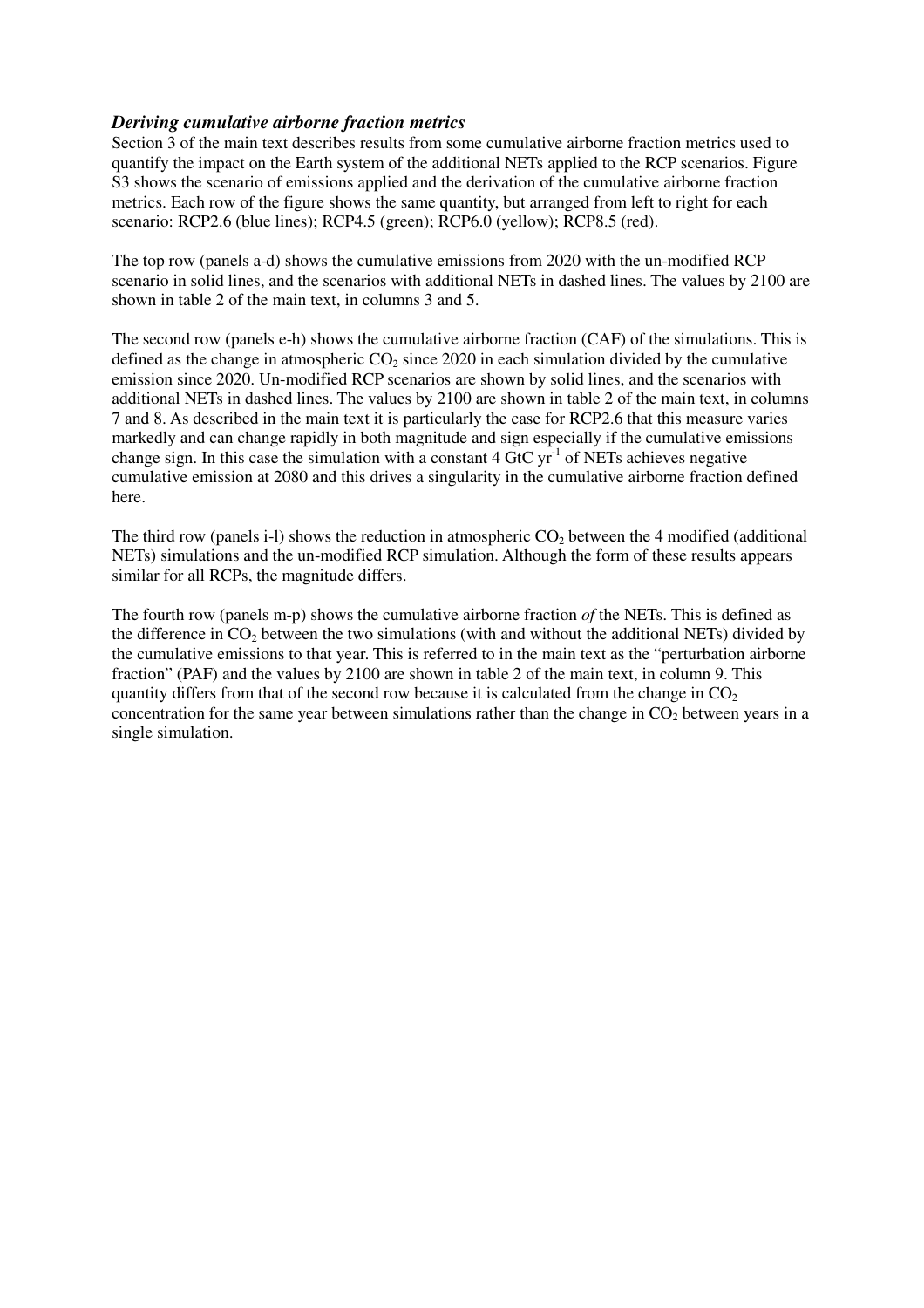

*Figure S3.Cumulative emissions and airborne fraction metrics from RCP simulations with additional NETs. (a-d) cumulative emissions since 2020; (e-h) cumulative airborne fraction; (i-l) resulting change in atmospheric CO2 concentration; (m-p) perturbation airborne fraction. See SI text for full details.*